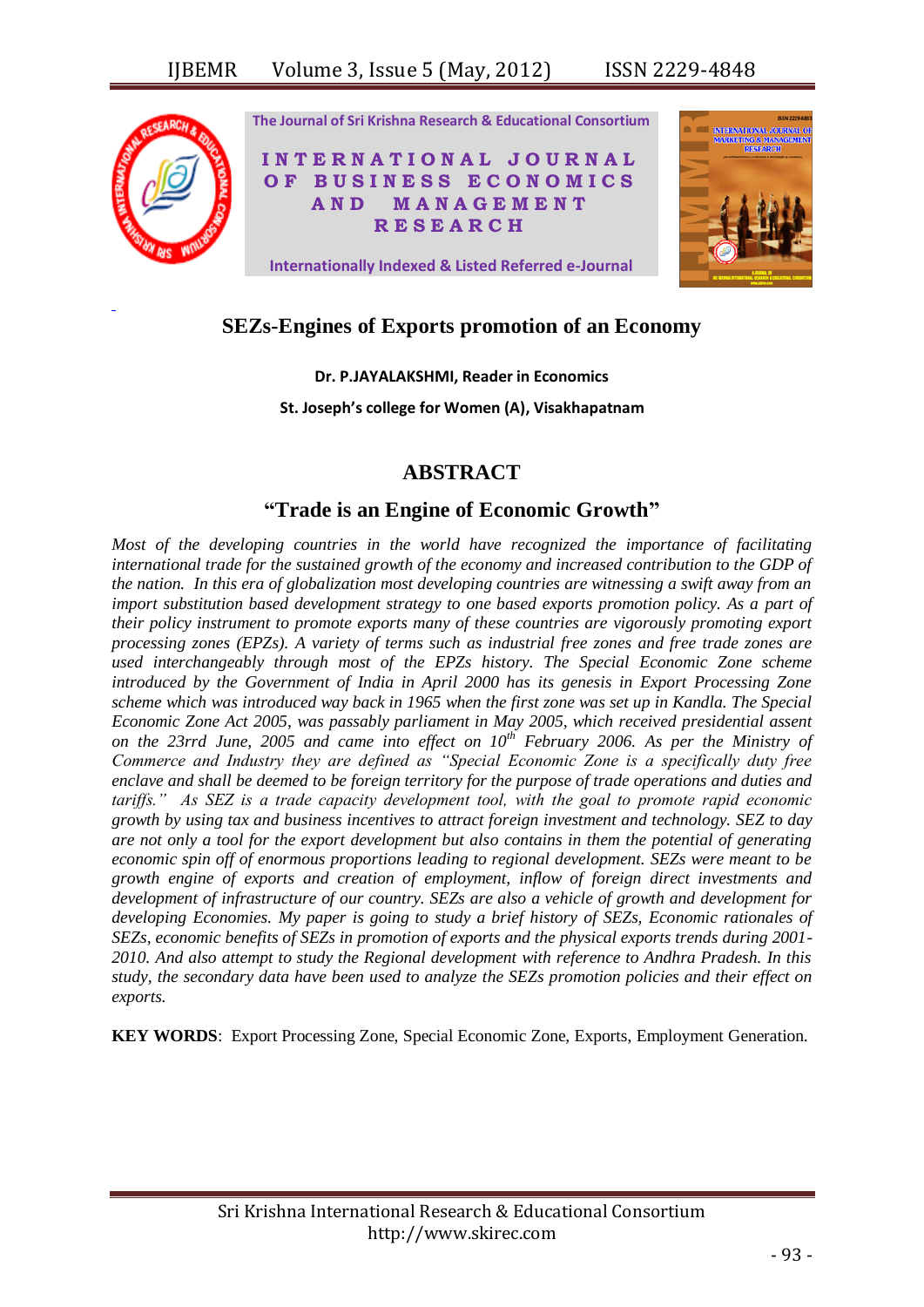#### **INTRODUCTION**

In this era of globalization, most developing countries are witnessing a shift away from an important substitution abased are development strategy to one based on export promotion policy. As part of their policy instrument to promote exports many of these countries are vigorously promoting export processing zones (E P Zs). Most developing countries like India across the world have recognized importance of facilitating international trade for the sustained growth of the economy and increased contribution to the GDP of the nation. EPZs are seen as key instrument not only for promoting exports and earning foreign exchange but also for stimulating economic growth through additional investment, technology transfers, and employment generation. Despite the hype over EPZs in developing countries, controversies regarding the beneficial effects of EPZs onto the economy that have been raging for more than 4 decades now, have not subsided. The present study integrates various aspects of Trade development effects into a single frame work and examines the Indian experience within that frame work. A variety of terms such as industrial free zone and free trade zones are used inter changeably through most of the EPZ history. These enclaves are referred to as "Special Economical Zones" in China, "maquiladoras" in Mexico, Cost Rica and El Salvador, "Industrial free zones" in Russia. In INDIA they are called" special economic zones " (SEZs) The SEZ scheme introduced by the government of India APRIL 2000 has its genesis in Export processing zone scheme, which as introduced way back in 1965 when the first zone was set up in Kandla. By the late 1990s seven more zones had come into existence. Under the new scheme, however all the existing EPZs were converted into SEZs.

A special Economic Zone is defined as "a deemed foreign territory within a country with special rules for facilitating FDI for export – oriented production, and for purposes of trade and customs duties". These zones are geographical region that have economic laws different from a country's typical economic laws. Different economic institution and government departments have defined it in different ways. AS per Ministry of Commerce and Industry they are defined as; "Special Economic Zones is a specifically duty free enclave and shall be deemed to be foreign territory for the purpose of trade operations and duties and tariffs. A SEZ is a trade capacity development tool, with the goal to promote rapid economic by using tax and business incentives to attract foreign investment and technology. India was one of the first in Asia to recognize the effectiveness of the Export processing Zone model in promoting exports, with Asia's first EPZs setup in kandla in 1965 with a view to overcome the shortcomings experienced on account of the multiplicity controls and clearances absence of world-class infrastructures and unstable fiscal regime and with a view to attract longer foreign investment in India, the special economic zones policy was announced in April 2000.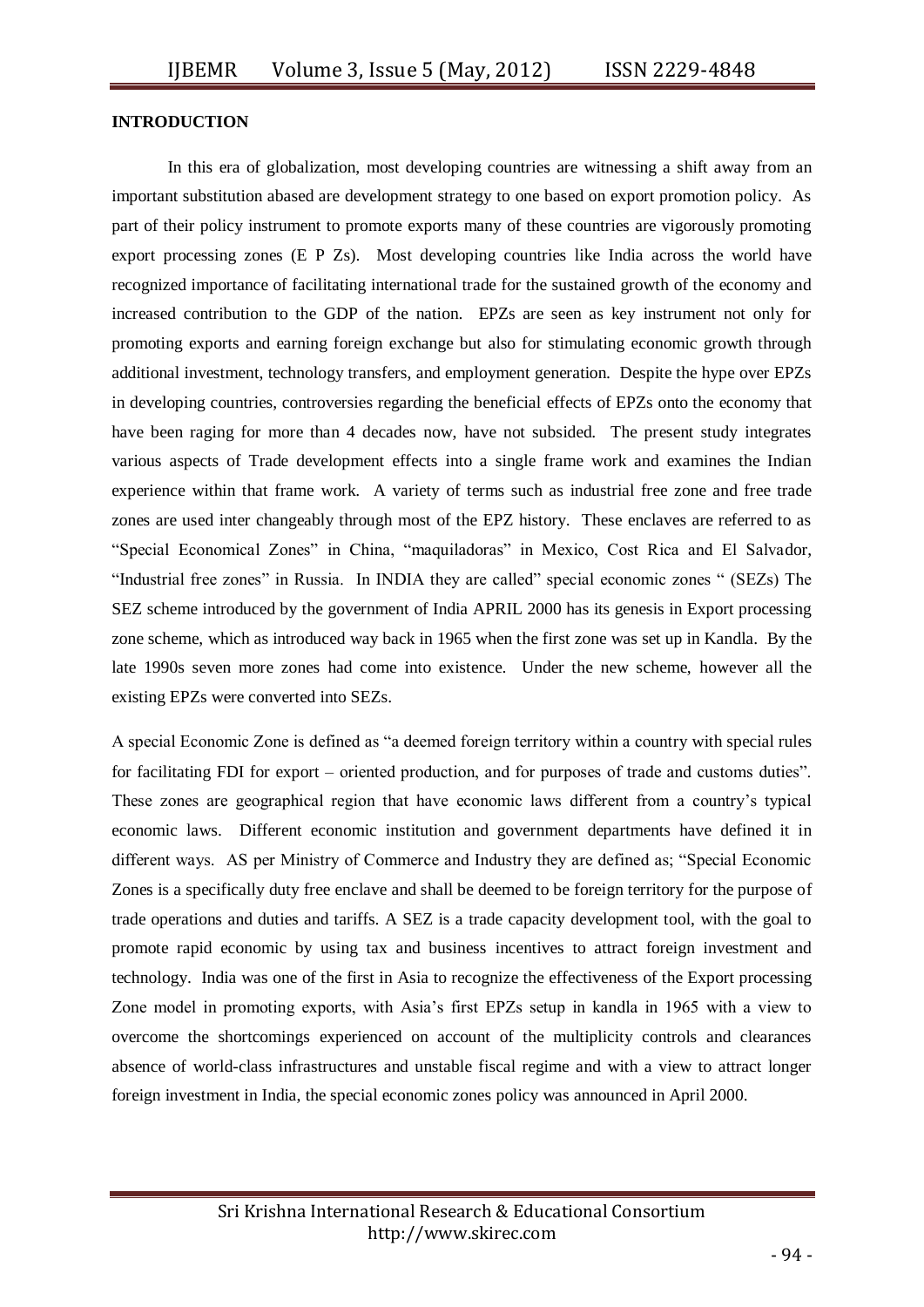## **Objectives of the study:**

- 1. To study the Economic rationale of setting up SEZs in India.
- 2. To study the brief history about SEZs and its evolutionary literature.
- 3. To study the Economic benefits of SEZs impact of Regional Development with reference to Andhra Pradesh.
- 4. To analyze the exports from SEZs during the period 2001-2010.

**Methodology:** The secondary data have been used to analyze the SEZs promotion policies and their effect on export and employment generation for the study.

Economic Rationale offsetting up SEZs in India In the initial phase, SEZs were as industrial clusters of EPZs variety. They were set up in an import substituting regime with the objective of promoting export production and earning foreign exchange. The main attraction of operating in them was the fiscal incentives. Thus India early special economic zones could be seen as embodying the orthodox view.

Industrial and Trade reforms initiated in the mid-1980's and accelerated in the early 1990's marked a shift from inward looking to an outward oriented trade regime in India. In an outward-oriented regime export growth is one of the key determinants of growth. Export growth is necessary not merely to offset the deterioration of balance of payments caused by import surge; its primary role is as a key engine of the process of industrialization, growth and employment generation. An important policy question that faces the Governments of developing countries therefore is how to promote exports. In order to promote exports, the Government of India initiated several new schemes and revamped the existing ones in the post 1991 period. In this regard, in 2000, the SEZ scheme was also upgraded through a revision in the Export-IMPORT POLICY 1997-2002. The Special Economic Zones Act was has passed in 2005.

Export processing zones have been a feature of India policy since 1960, they have been much less successful than ASEAN & China, both in themselves as well as an experimental plat from for more general policy change. It is likely that the two are related and that lack of success in pushing EPZ exports is linked to the insufficient appreciation or application of the policy linkage. This has, however begun to change since the EXIM policy 2000 launched the new scheme of special economic zones.

The basic objective of setting up EPZs in India is to promote exports and foreign exchange earnings. Though the objectives of EPZs were not clearly spelt out in India until the late 1980s, in actual practice the predominant condition in selecting EPZs units had been the expected value addition component of exports. The indicator was also used to assess the performance of the units. In 1989, a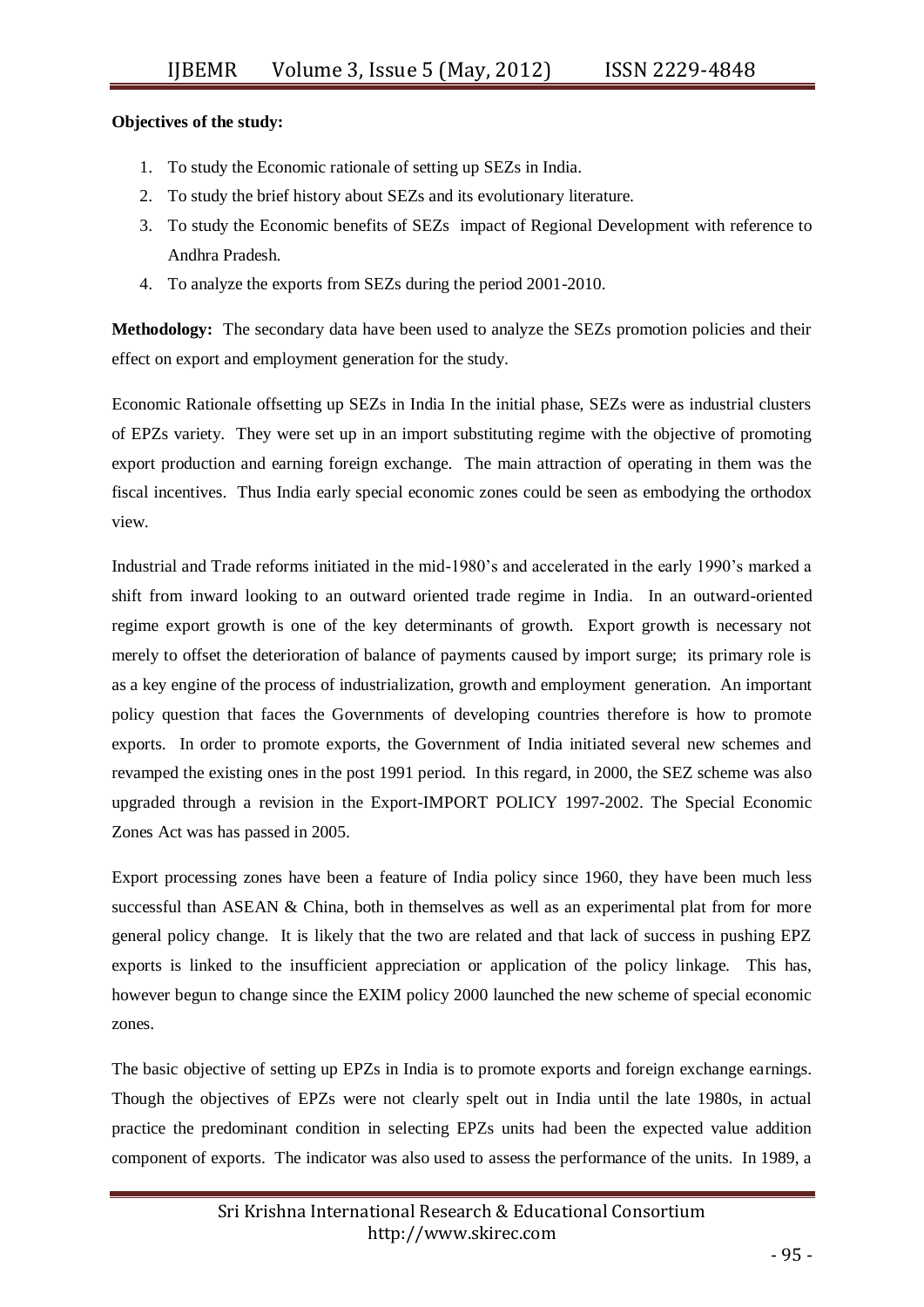report of the "Comptroller and Auditor General of India" clarified that EPZs were meant for earning foreign exchange, develop export oriented industries, stimulate investment and generate employment opportunities beside creating an internationally competitive environment for export production at low cost. Subsequently policy documents have however reiterated that EPZs are meant to provide an internationally competitive environment for export production at low cost. The "Draft SEZ Bill 2004 also considers promotion of foreign trade in goods and services, the most important of objective of SEZs.

In order to import stability to the SEZ policy regime and to generate more economic activity and employment through exports, the SEZ Act was enacted by the parliament of India in 2005 and associated rules and regulations were notified in Feb 2006, since then 234 approvals have been given Export performance of EPZs/SEZs in India shown steady improvement, including acceleration since the year 2000. From a mere 0.027 percent in 1966-70, the share of exports from SEZs in total exports has increased to 5.01 percent in 2005-06. Employment is increasing more than double since. In 2006, private investment in SEZs was about Rs.2235 crs. of which, the foreign component was about Rs.600 cr. As on 31<sup>st</sup> December, 2010 an investment of Rs.1,95,348 cr. Has been made in SEZs and 6,44,073 persons.

| Year    | <b>Exports</b> |  |
|---------|----------------|--|
|         | Rs. In crores  |  |
| 2000-01 | 8552.30        |  |
| 2001-02 | 9189.60 (07)   |  |
| 2002-03 | 10053.40(18)   |  |
| 2003-04 | 13853.38 (62)  |  |
| 2004-05 | 18309.00 (114) |  |
| 2005-06 | 22839.53 (187) |  |
| 2006-07 | 34787.47 (307) |  |
| 2007-08 | 66638.00 (679) |  |
| 2008-09 | 90416.00       |  |
| 2009-10 | 220711.39      |  |
| 2010-11 | $223132.00^*$  |  |

**Table-I Exports from SE\$Zs during 2001-2011in India**

Source: Dept. of commerce, GOI \* Estimations (Items in parenthesis)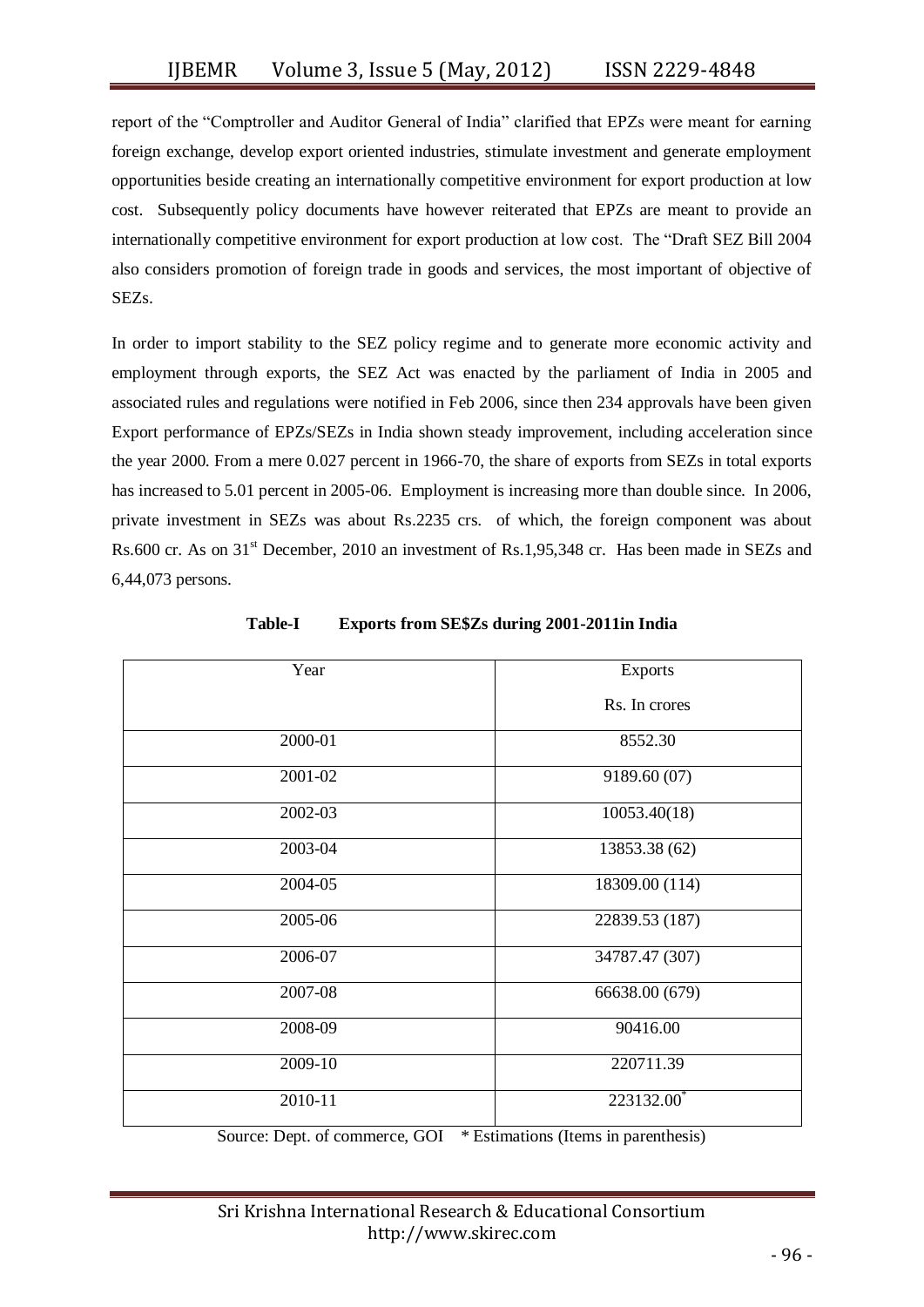Table-I: Shows year-wise progress in exports from SEZs units in India during 2001-2010 the period 10 years. It may be observed that there has been continuous increase in the exports from the SEZs units in India, there has been growth in exports from SEZs units by more than 957 percent over the period of time (from Rs.90,416 Cr to Rs.2,20,711 Crs increased). Actually, it is a just beginning of the experiment of SEZs in India and it has shown a good result. The creation of additional employment and the flow of investment are the evident the positive response. The following are some of them.

- 1. Nokia SEz in Tamil Quark City SEZ in Chandigarh.
- 2. Flextronics SEZ in Tamilnadu
- 3. Motorola, DELL and Foxcon. Apache SEZ (Adidas group) in Andhra Pradesh.
- 4. Divvy Laboratories in Andhra Pradesh.
- 5. ETL infrastructures ITSEZ Chennai
- 6. Rajiv Gandhi Technology Park in Chandigarh and
- 7. Hyderabad Germs Limited in Hyderabad, Andhra Pradesh.

**Impact of Regional Development**: The distribution of medium and large SEZs (50 hectars and above) by major districts shows that nearly three-quarters of all approved SEZs are located in 4 states-A.P., Gujarat, Maharastra & Tamilnadu. These states are relatively well developed states with high industrial capacity. Those are also highly urbanized. Typically SEZs completely separate enclave. The main local benefit is the creation of employment. However, many SEZs may not provided enough housing and basic services to the people employed within the enclave, thereby forcing to stay in surrounding areas. The SEZs contribute to regional and national economy and will result is generation of employment, demand for large industrial machinery, creation and utilization of transport systems and logistical infrastructure. These are long term benefits that the region will receive. As a result of the demand for these activities, additional indirect benefits spill over to other nearby regions. As well as far off regions it is there indirect benefits to the regional economy indirect benefits to the regional economy which might be large and can spill over to several order other sectors through multiplier effect on them.

**Employment Generation in A.P.:** In Andhra Pradesh 42 units of EPZs converts into SEZs and generated employment to the tune of 4200, accounting for an average employment of each 100. It is significant to state that 44.05 percent of women were employed in the 42 units of SEZs. Another 42 units came into being in A.P. according to Act, 2005. Total employment generated in these SEZs was 23,355 by the end of March 2008. Here again over 34 percent of Women got employment opportunities, vide in Table-2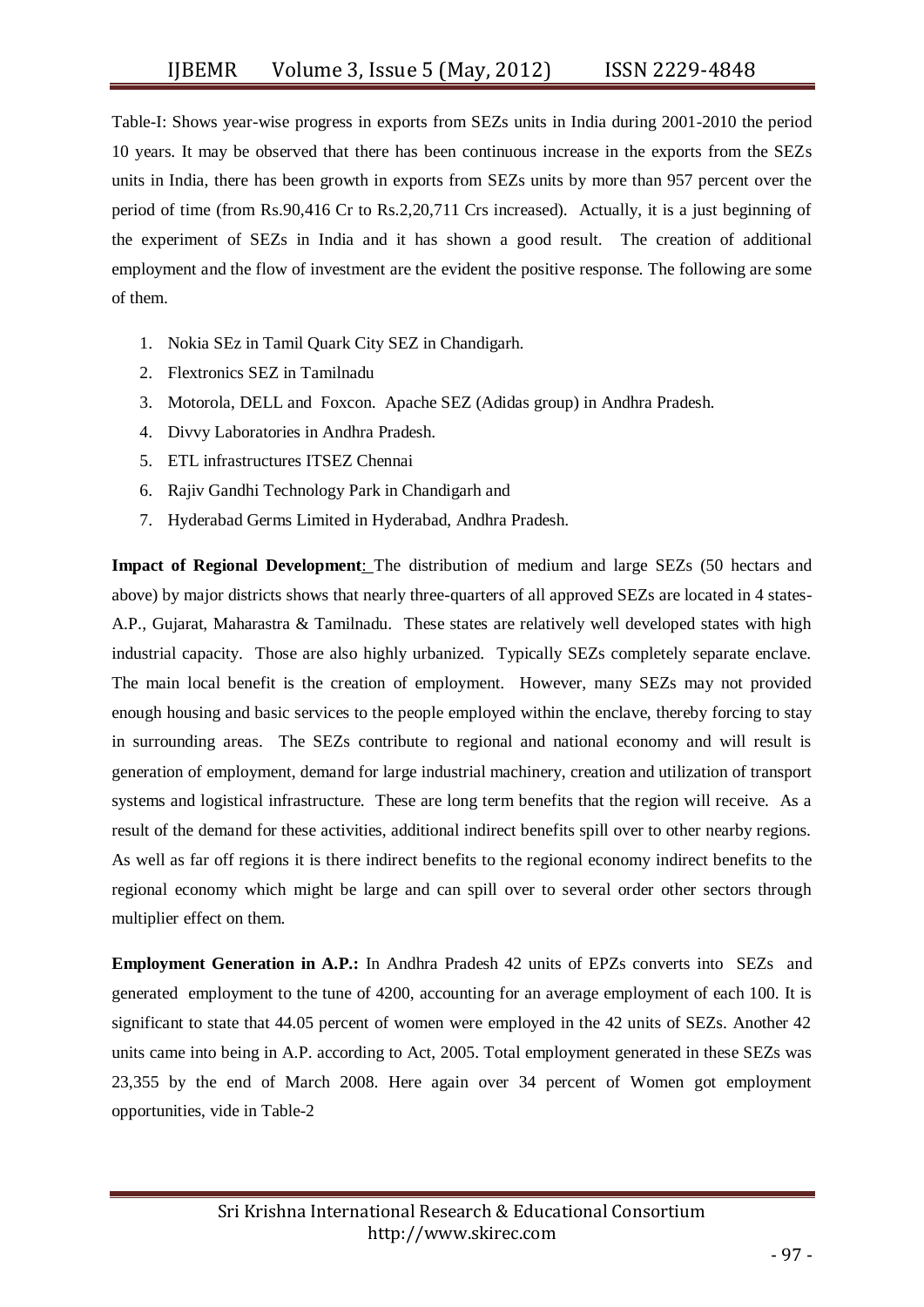| <b>SNO</b>     | Category of SEZ                                                             | Direct Employment as on 31-03-2008 |       |       | NO.<br>of<br>Units | Average<br>Employment<br>per Unit |
|----------------|-----------------------------------------------------------------------------|------------------------------------|-------|-------|--------------------|-----------------------------------|
|                |                                                                             | Men                                | Women | Total |                    |                                   |
| $\overline{1}$ | <b>SEZs</b><br>Govt.<br><b>EPZs</b><br>converted<br>into SEZ <sub>s</sub> ) | 2342                               | 1858  | 4200  | 42                 | 100                               |
| 2              | notified<br><b>SEZs</b><br>SEZ Act,<br>under<br>2005                        | 15392                              | 7963  | 23355 | 42                 | 557                               |
| Total          |                                                                             | 17734                              | 9821  | 27555 | 84                 | 328                               |

## **Table-2 Direct Employment in SEZs, A. P. as on 31-03-2008**

Source: department of Commerce, GOI

**Andhra Pradesh Export Earnings through SEZs:** In Andhra Pradesh Export earnings through SEZs seem to be encouraging. In fact, A.P. state earned an amount of Rs. 749.74 crores during the year 2006-07, which slightly declined in the year 2007-08. By about 8 crores rupees, this is in the case of EPZs, which got converted into SEZs later on. While in the case of 42 units of SEZs established according to the Act, 2005 recorded an export earnings to the tune of Rs.580.4 crore during the year 2007-08, regiastering an annual growth rate of 60.48 for the 2007-08, representing Andhra Pradesh 3.13 percent total number SEZs in India, vide table-3.

|  |  |  |  |  |  | Table-3 Physical Exports of the SEZs in A.P. in 2005-206 to 2007-08 |  |
|--|--|--|--|--|--|---------------------------------------------------------------------|--|
|--|--|--|--|--|--|---------------------------------------------------------------------|--|

| <b>SNO</b>                             | Category of SEZ                                                   | Physical Exports (Rs. In Crores) |         |         |  |
|----------------------------------------|-------------------------------------------------------------------|----------------------------------|---------|---------|--|
|                                        |                                                                   | 2005-06                          | 2006-07 | 2007-08 |  |
| 1                                      | <b>SEZs</b><br>Govt.<br>EPZs converted<br>into SEZ <sub>s</sub> ) | 612.71                           | 749.74  | 741.3   |  |
| $\overline{2}$                         | notified<br><b>SEZs</b><br>under<br>SEZ Act,<br>2005              |                                  | 78.85   | 588.4   |  |
| <b>Total Exports</b>                   |                                                                   | 612.71                           | 828.59  | 1329.7  |  |
| Total % of Exports of SEZs<br>in India |                                                                   | 2.68%                            | 2.39%   | 3.13%   |  |

Source: Dept of Commerce, GOI

There has been a continuous improvement in export performance of SEZs since the SEZ policy was announced. However it was the enactment of the SEZs Act that provided a major push to SEZs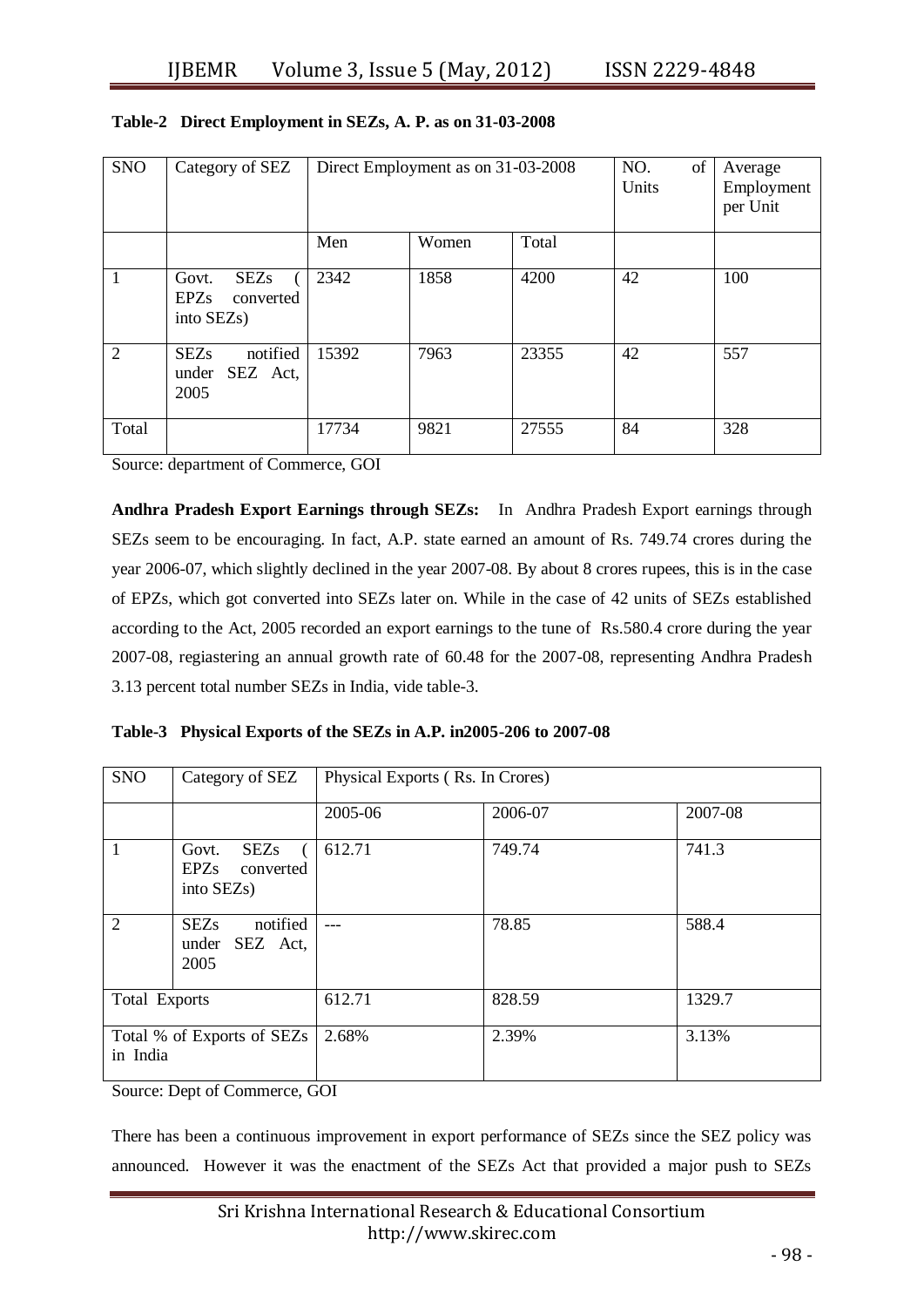exports performance. The average annual growth rate of physical exports (outside India) to increased in 2007-08. The global economic crisis, which considerably slowed down India's economic growth, had ravaging effects on the exports sector. It was the first time in nearly a decade that merchandise exports recorded a single digit growth of 3.4 percent. Services export growth also crashed to 12.4 percent against 22 percent in 2007-08. In the crisis – ravaged external sector, special economic zones the most controversial industrial clusters in the country, emerged as the only source of solace. Notwithstanding the fact that the SEZs have also been severely impacted by the crisis, their exports recorded an increase of \$16 billion in 2007-08 to \$22 billion in 2008-09. They improved their performance in the first half of the current fiscal year.

As on 31<sup>st</sup> December 2010 an investment of Rs.1,95,348 cr has been made in SEZs and the total direct employment in SEZs is 6,44,073 personas. The total physical exports of Rs.2,20,711 cr. Approximately have been made from SEZs during the year 2009-10 registering a growth about 121.40 percent over the exports for previous financial year. Exports from SEZs have been 26.10 percent of the total exports from SEZs as on  $31<sup>st</sup>$  December, 2010.

Exports from Special Economic Zones grew by 23 percent during the first quarter of the fiscal 2011- 2012, the export promotion council for EOU said the during the current financial year exports from SEZs as on 30-6-2011, is to the extent of Rs.72,25,549 crs representing of a 23.12 percent over the exports of the corresponding period of FY 2010-2011. Merchandise exports from 143 operational SEZs totaled Rs.72,255 Crs in the April-June period. Total consignments including those from outside SEZs averaged a growth of over 40 percent. During 2010-11, exports from SEZs jumped 43 percent to compared to the previous, fiscal according to the data released by Export promotion council for EOUs and SEZs. GUJARAT tops among the SEZ states by contributing 46 percent to the total exports from India. Data given by the Ministry of Commerce and Industry, Government of India, on sezindia.nic in said the SEzs in India recorded a growth of 43.11 percent in exports in 2010-11 over the 2009-10, of the total SEZ exports of 2010-11, Gujarat registered the highest exports. The contribution from Gujarat has been from 13 SEZs. Gujarat has achieved the lead position in SEZ exports, mainly due to the Reliance Industry Ltd., (RIL) SEZ in Jamnagar which exported products and goods worth Rs.1,03,325 Crs. Almost 70 percent of the total exports from the state. On the other hand, the multi-product SEZ in Surat contributed exports worth Rs.38,156 Crs. Apart from these two SEZs which contributed around 96 percent of the total exports from Gujarat the other 11 SEZs contributed the remaining 4 percent of exports worth.

Of the 585 formally approved SEZs so far, 381 SEZs have been notified as on July  $15^{th}$  2011 it said. There are 143 operational units as on June  $30<sup>th</sup>$  council added. The sector provided employment to 7.14 lakh persons and attracted investments worth Rs.2.12 lakh crore, till June end of this year. IT, IT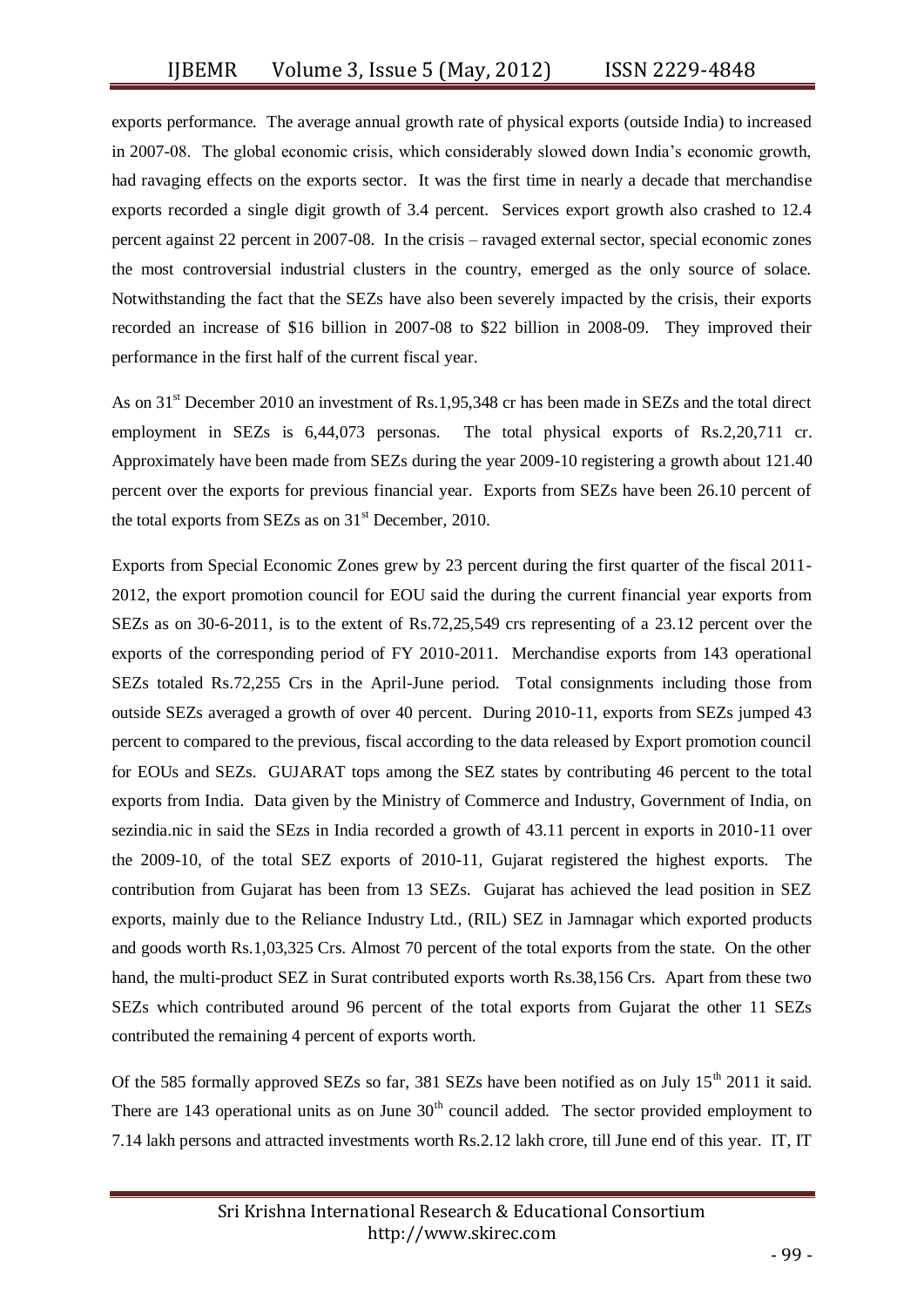Hardware, Petrolem, Engineering Leather and Garments are the leading exports from the SEZs. The SEZs, which were counted as major vehicles for investments and export promotion.

**CONCLUSION**: SEZs were meant to be growth engine of export and creation of employment inflow of foreign direct investment and development of infrastructure of our country. SEZs are also a vehicle of growth and development for developing countries. Considering the need to boost export sector and attract FDI, Government announced this policy but ironically the performance of SEZs in exports highlights the failure. When Government should liberalize overall policy, Government has decided to focus on one or two areas. The real attraction of SEZs is the tax holiday promised and to grow the business in hassle free environment firms are just shifting to these privileged enclaves. To compete with China a package of fiscal and this has been overlooked that tax benefits in China's SEZ were available only to foreign investments, not exports. All exemptions and fiscal incentives should go in the process of overall tax and labor reform. Giving preferential treatment to any particular area in the name of exports can't be justified in the democratic set up. Most important is that need of the hour to get people involved in the each programmed of economic development like SEZs.

## **References:**

- 1. Aggarwal A (2007), " Impact ofSpecial Economic Zones on Employment, Poverty and Human Development. Indian Council for Research on International Economic Relations, Working Paper No 194.
- 2. Arunachalam. P.,(2008) " Special Economic Zones in India Principles, Problems and Prospects" Serial Publications, New Delhi
- 3. Bhaduri, Amit, " Alternatives in Industrialization" Economic and Political Weekly , May 5 2007.
- 4. Chaturvedi, Tarun (2007), Guide to Special Economic Zones, Commercial Law Publishers , India New Delhi 2nd Edtn.
- 5. Panduranga Reddy C, Rao KS (2008) Special Economic Zones in India: An Empirical study. Manpoer journal, 46(2), pp31-63
- 6. Panduranga Reddy C, Prasad A (2007), Special Economic Zones in Southeren India, Southeren Economist, 46(9), pp-33-37
- 7. [http://sezindia.nic.in](http://sezindia.nic.in/)
- 8. Sharma.N.K. (2009), " Special Economic Zones: Socio-economic implications" Economic and Political weekly, Vol XLIV No.20 May 16-22, 2009
- 9. Girija Patil (2010) " SEZs in India: A Boom or BANE Southrn Economist May  $1^{st}$  2010, pp33